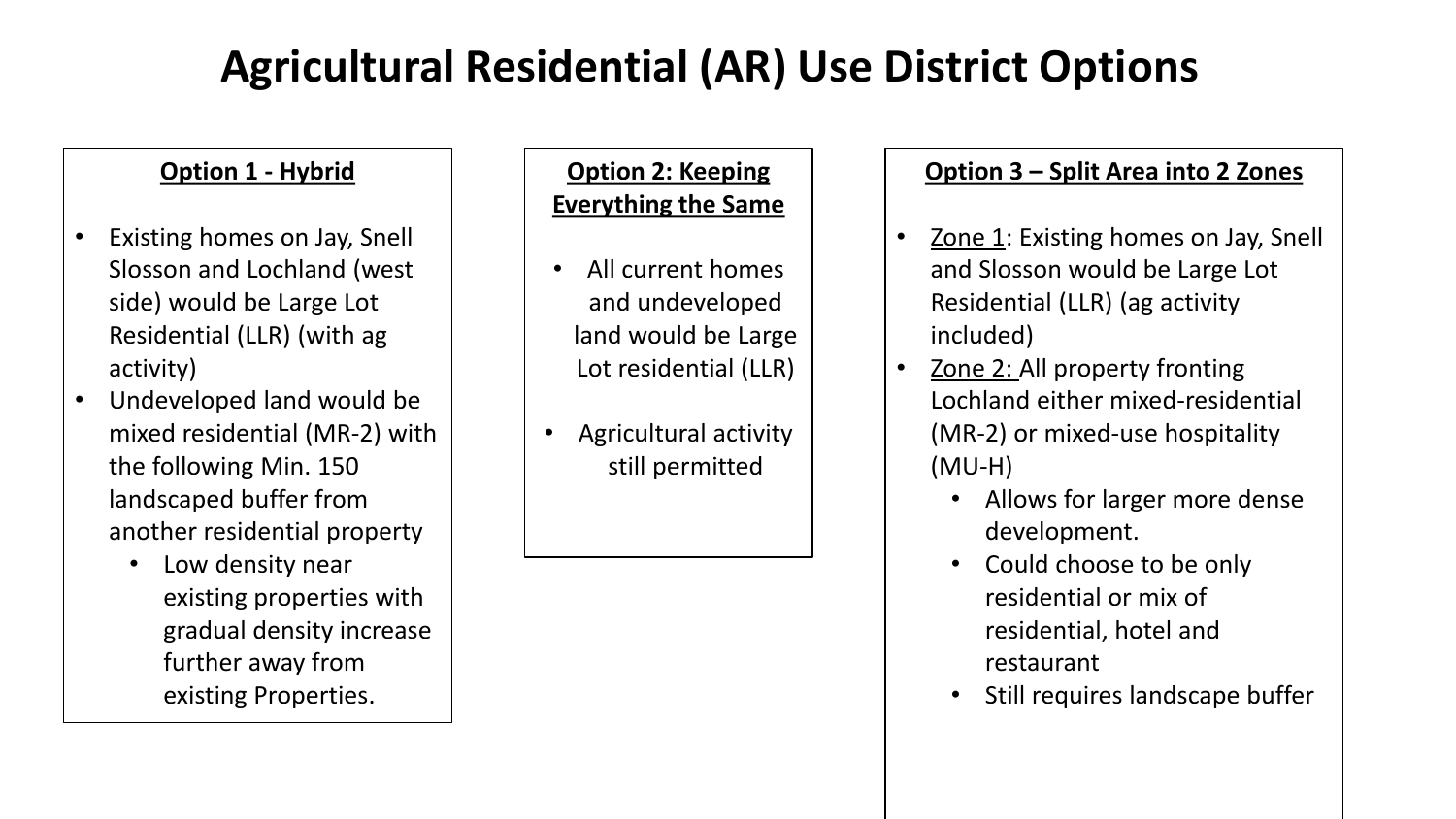# **OPTION 1**

### **As proposed, with modifications**

- LLR District on existing properties
- MR-2 District
	- Transition development pattern
	- 150 ft buffer
	- Lot/Building requirements transition with uses west to east

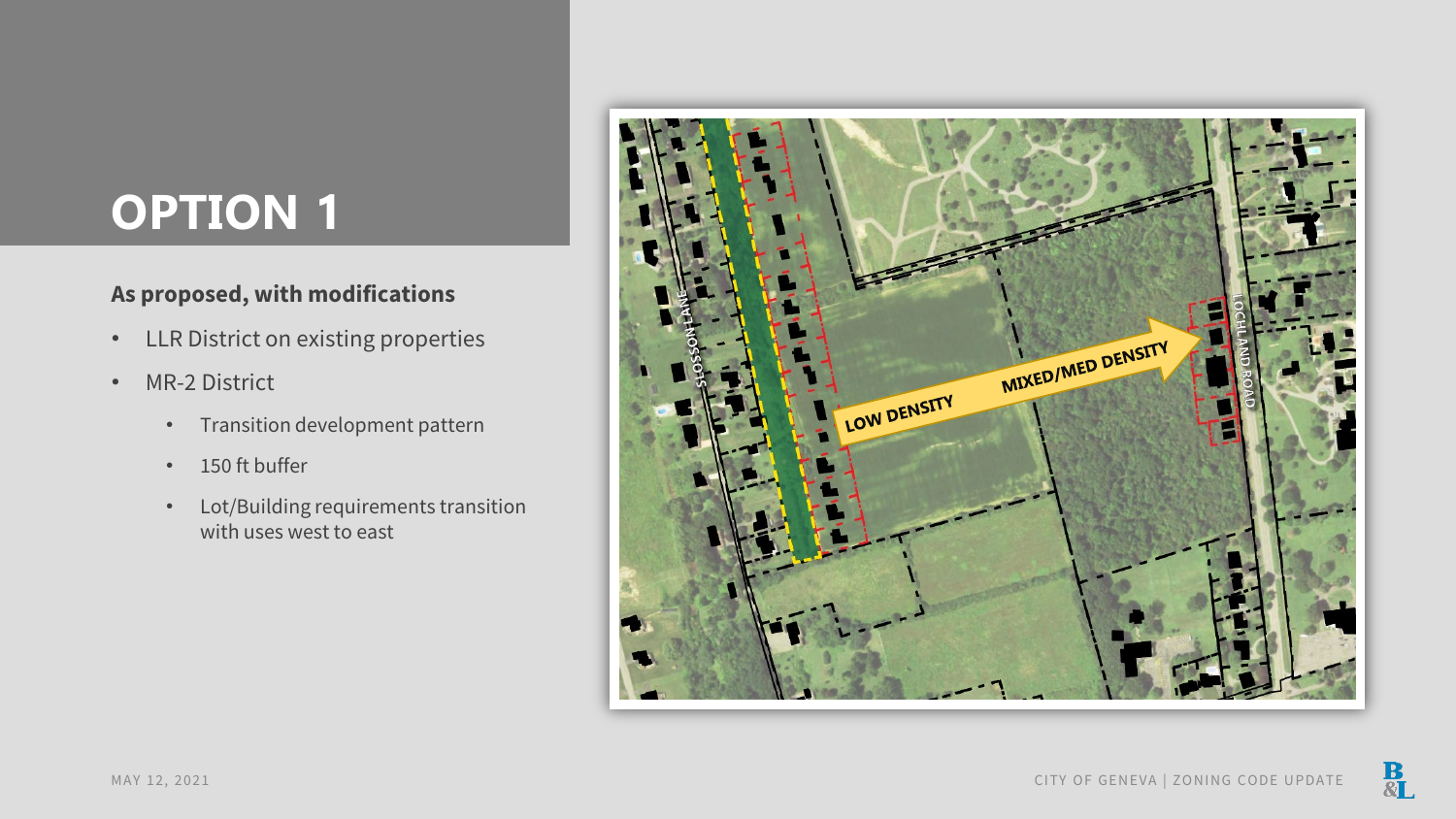# **OPTION 1**

## **As proposed, with modifications**

- LLR District on existing properties
- MR-2 District
	- Transition development pattern
	- 150 ft buffer
	- Lot/Building requirements transition with uses west to east

# **LLR DISTRICT MR-2 DISTRICT**

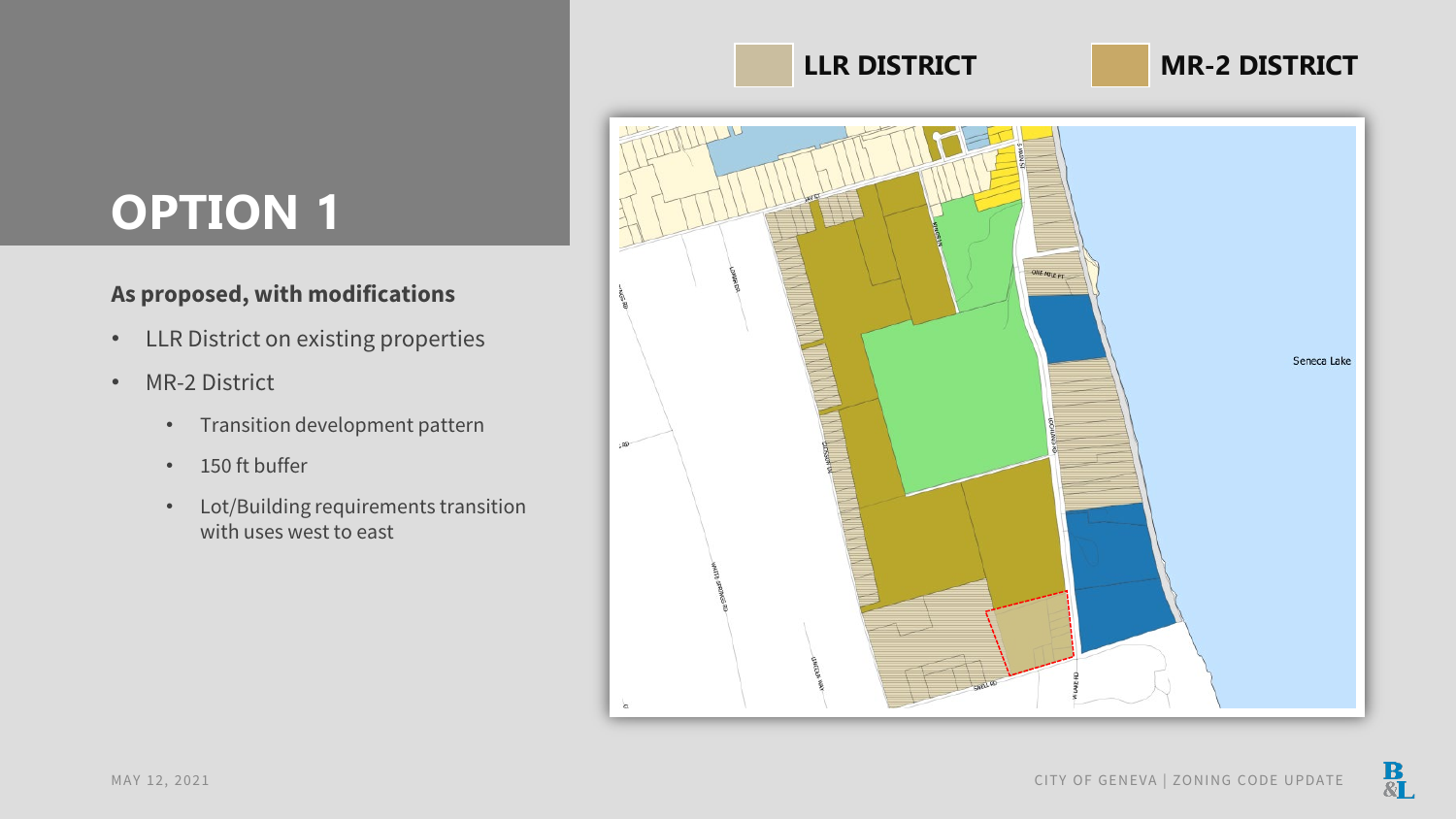# **LLR DISTRICT**



# **OPTION 2**

## **LLR District to all properties**

• Minimal Change from AR